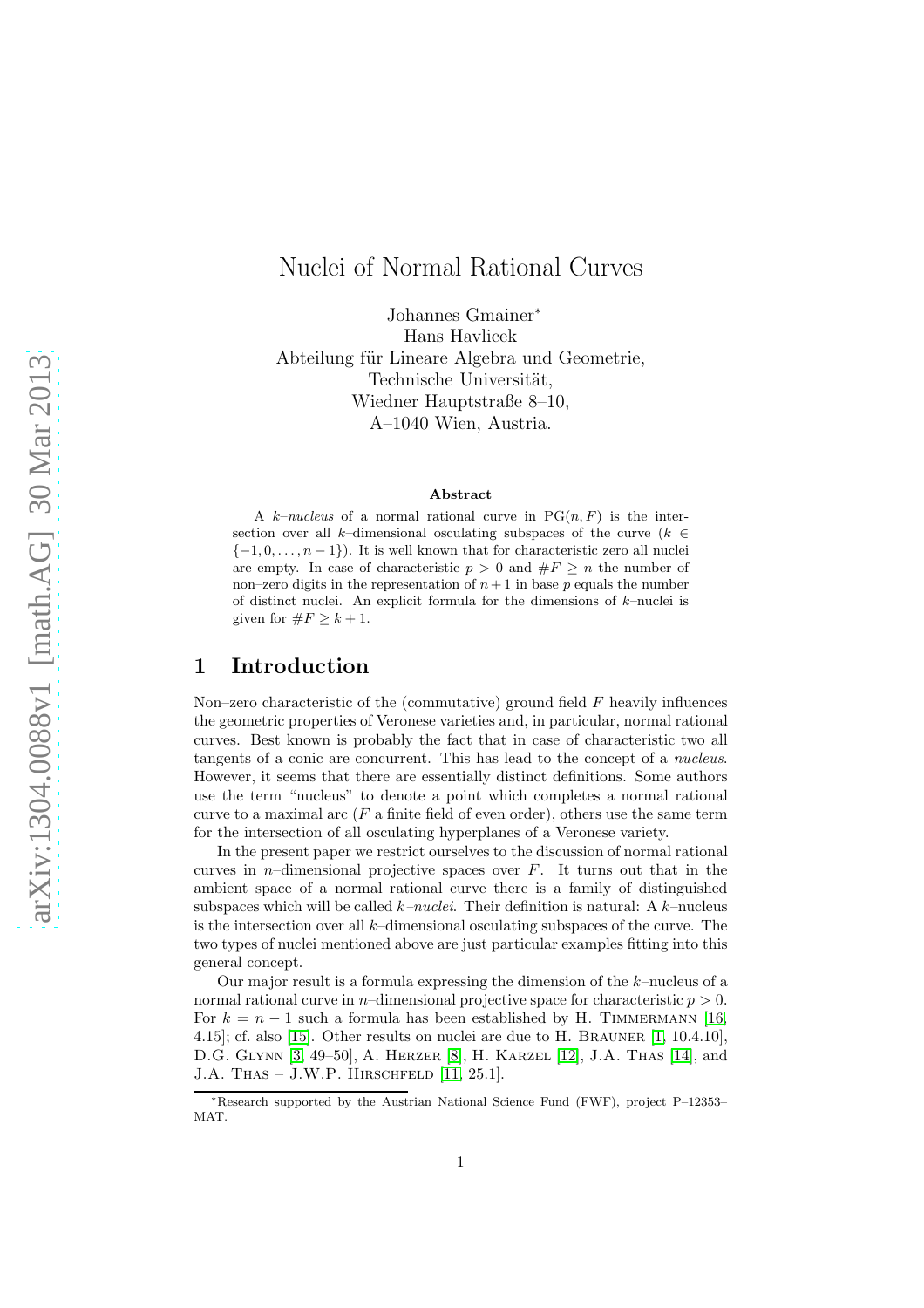It turns out that the geometric properties of a k–nucleus are closely related to binomial coefficients that vanish modulo  $p$  and, on the other hand, to the representations of the integers n,  $n + 1$ , and k in base p. The zero entries of Pascal's triangle modulo  $p$  fall into various classes. The corresponding partition gives rise to three functions  $(T, \Phi, \Sigma)$  which form the backbone of our considerations. All this is discussed in Section [2](#page-1-0) and then applied to geometry in Section [3.](#page-6-0)

Throughout this paper it will be assumed that the ground field has sufficiently many elements. Otherwise, our results on nuclei would become even more complicated, because one has to take into account that the elements of  $F$ are satisfying non–trivial polynomial identities.

# <span id="page-1-0"></span>2 On Pascal's Triangle modulo p

Throughout this section p denotes some fixed prime.

The representation of a non–negative integer  $n \in \mathbb{N} := \{0, 1, 2, \ldots\}$  in base p has the form

$$
n=\sum_{\lambda=0}^\infty n_\lambda p^\lambda=:\langle n_\lambda\rangle
$$

<span id="page-1-1"></span>with only finitely many digits  $n_{\lambda} \in \{0, 1, ..., p-1\}$  different from 0. The following is well–known; cf., among others, [\[2,](#page-11-1) 364]:

**LEMMA 1 (Lucas)** Let  $\langle n_{\lambda} \rangle$  and  $\langle j_{\lambda} \rangle$  be the representations of non–negative integers n and j in base p. Then

$$
\binom{n}{j} \equiv \prod_{\lambda=0}^{\infty} \binom{n_{\lambda}}{j_{\lambda}} \pmod{p}.
$$

Since we are mainly interested in binomial coefficients that vanish modulo  $p$ , we adopt the following definition:

**DEFINITION 1** Given a prime p then define a half order on  $\mathbb N$  as follows:

 $\langle j_{\lambda} \rangle \preceq \langle n_{\lambda} \rangle \quad : \Leftrightarrow \quad j_{\lambda} \leq n_{\lambda} \text{ for all } \lambda \in \mathbb{N}.$ 

Thus we have

$$
\binom{n}{j} \equiv 0 \pmod{p} \iff j \not\preceq n.
$$

In the sequel the (infinite) Pascal triangle modulo p will be denoted by  $\Delta$ . In addition, we introduce an (infinite) *Pascal square* modulo p written as  $\Box$ . Its  $(n, j)$ –entry is given by  $\binom{n}{j}$  modulo p, where n and j are non–negative integers. So the numbering of rows and columns will always start with the index 0. Clearly,  $\square$  is an infinite lower triangular matrix

$$
\square = \Delta \nabla,
$$

where each entry of  $\nabla$  is zero.

Moreover, let  $\Box^i$  be the submatrix of  $\Box$  that is formed by the rows and columns  $0, 1, \ldots, p^i - 1$  with  $i \in \mathbb{N}$ . All entries of  $\Box^i$  that are above the main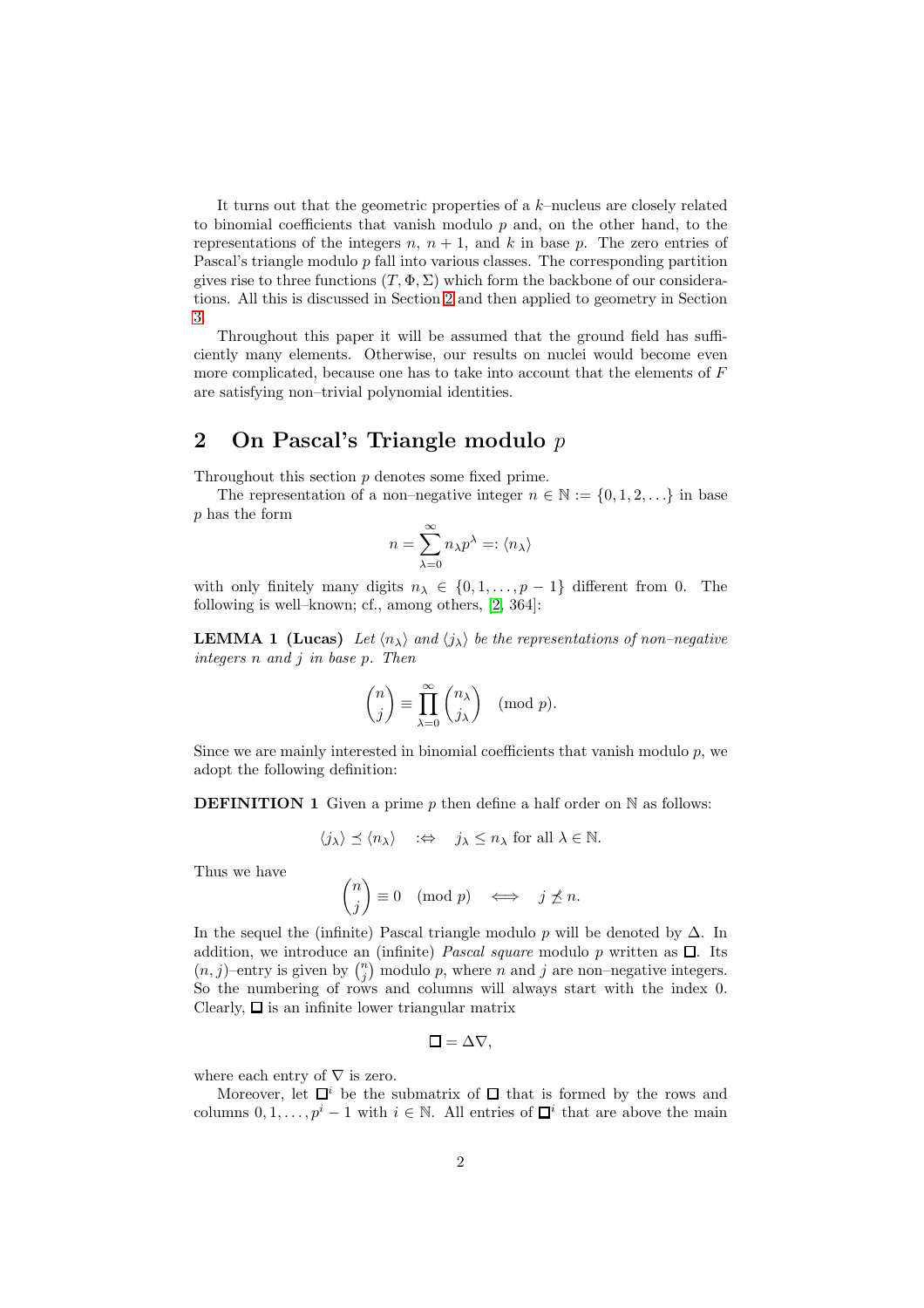diagonal give rise to a triangle  $\nabla^i$ , the remaining part of the matrix is a subtriangle of Pascal's triangle modulo p which will be written as  $\Delta^i$ . Observe that the baseline of  $\Delta^i$  has  $p^i$  entries, whereas the top line of  $\nabla^i$  is formed by  $p^i-1$ entries. So  $\nabla^0$  is empty.

For example, let  $p = 3$  and consider the triangle  $\Delta^3$ :



It is easily seen from Lemma [1](#page-1-1) that each triangle  $\Delta^{i+1}$   $(i > 0)$  has the following form, with products taken modulo  $p$ .



The binomial coefficients on the left hand side of the  $\Delta^{i}$ 's are exactly the entries of  $\Delta^1$ . None of them is congruent 0 modulo p. If  $i \geq 2$ , then each subtriangle  $\binom{n}{j} \Delta^i$  from above can be decomposed into subtriangles proportional to  $\Delta^{i-1}$  and non–empty subtriangles  $\nabla^{i-1}$ , and so on. See also, among others, [\[9,](#page-12-7) 91–92] or [\[13,](#page-12-8) Theorem 1].

Thus we get a partition of the zero entries of Pascal's triangle modulo  $p$  into maximal subtriangles  $\nabla^i$  ( $i \in \mathbb{N}^+$ ). If we add the infinite triangle  $\nabla$ , then a partition of the zero entries of Pascal's square modulo  $p$  is obtained. We get a coarser partition, by gluing together all triangles  $\nabla^i$  of same size to one class. A formal definition of this partition is as follows:

**DEFINITION 2** Let p be a prime. A pair  $(n, j) = (\langle n_{\lambda} \rangle, \langle j_{\lambda} \rangle)$  of non– negative integers with  $j \nleq n$  and

$$
L := \max\{\lambda \in \mathbb{N} \mid j_{\lambda} > n_{\lambda}\} \in \mathbb{N}
$$

is in *class*  $\overline{i}$ , if

$$
i = \inf \{ \lambda \mid \lambda > L, \ j_{\lambda} < n_{\lambda} \} \in \mathbb{N}^+ \cup \{ \infty \}.
$$

If we are given a fixed  $n \in \mathbb{N}$ , then  $\overline{i(n)}$  denotes the set of all elements  $j \in \mathbb{N}$ with  $(n, j) \in \overline{i}$ .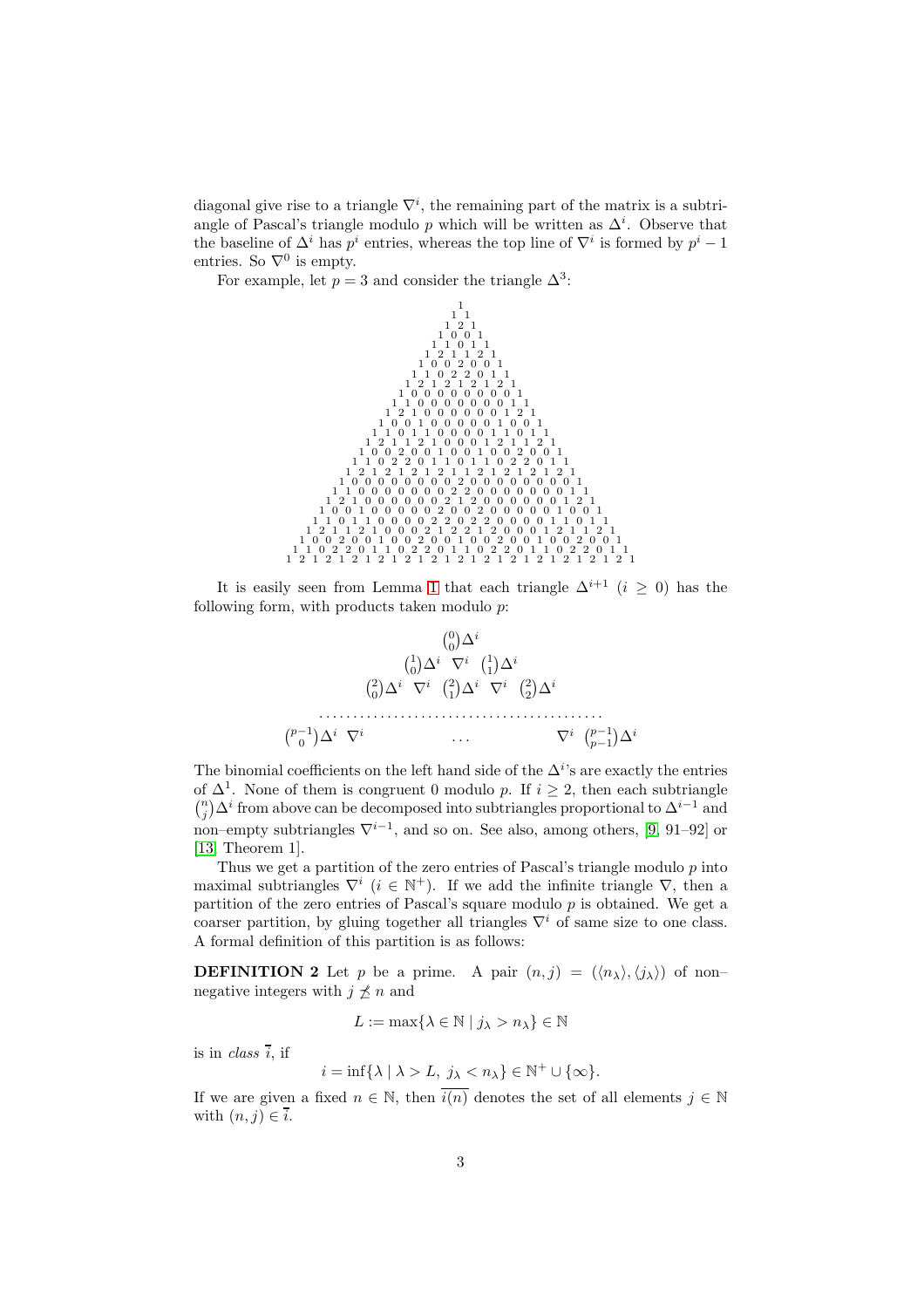In the definition above the maximum L exists, since  $j \nleq n$ . The infimum i is well–defined by the usual convention inf  $\emptyset := \infty$ . It is easily seen that for each  $i \in \mathbb{N}^+ \cup \{\infty\}$  the set  $\overline{i}$  is non–empty, whence we actually have a partition.

A pair  $(n, j)$  is in  $\overline{\infty}$  if, and only if,  $j > n$ . The conditions, in terms of digits, for  $(n, j)$  to be in  $\overline{i} \neq \overline{\infty}$  are as follows:

<span id="page-3-0"></span>
$$
\begin{array}{rcl}\nj_{\lambda} & \leq & p-1 \quad \text{for all } \lambda \in \{0, 1, \dots, L-1\} \\
j_{L} & > & n_{L} \quad \text{for one } L \in \{0, 1, \dots, i-1\} \\
j_{\lambda} & = & n_{\lambda} \quad \text{for all } \lambda \in \{L+1, L+2, \dots, i-1\} \\
j_{\lambda} & \leq & n_{\lambda} \quad \text{for all } \lambda \in \{i+1, i+2, \dots\}\n\end{array}\n\tag{1}
$$

In fact, the first line of [\(1\)](#page-3-0) could be omitted. It simply says that there is no restriction on the digits  $j_0, j_1, \ldots, j_{L-1}$ .

The essential properties of the classes i and the sets  $\overline{i(n)}$  are described in the following Lemmas. We start with a "horizontal" result by counting the number of elements of class  $\overline{i} \neq \overline{\infty}$  belonging to a fixed row n of Pascal's square modulo p.

<span id="page-3-1"></span>**LEMMA 2** Given  $n = \langle n_{\lambda} \rangle \in \mathbb{N}$  and  $i \in \mathbb{N}^+$  then

<span id="page-3-4"></span>
$$
\Phi(i,n) := \#\overline{i(n)} = (p^i - 1 - \sum_{\mu=0}^{i-1} n_{\mu} p^{\mu}) \cdot n_i \cdot \prod_{\lambda=i+1}^{\infty} (n_{\lambda} + 1).
$$
 (2)

*Proof.* We just have to count how the digits of  $j = \langle j_{\lambda} \rangle$  can be chosen so that [\(1\)](#page-3-0) holds true. If we fix one  $L < i$ , then there are

$$
p^{L} \cdot (p-1-n_{L}) \cdot 1^{i-L-1} \cdot n_{i} \cdot \prod_{\lambda=i+1}^{\infty} (n_{\lambda}+1)
$$

possibilities for  $j$ ; the factors in the formula above are corresponding to  $(j_0, j_1, \ldots, j_{L-1}), j_L, (j_{L+1}, j_{L+2}, \ldots, j_{i-1}), j_i$ , and the remaining digits  $j_{\lambda}$ , respectively. Summing up gives then

$$
\Phi(i,n) = \left( \sum_{L=0}^{i-1} p^L(p-1-n_L) \right) \cdot n_i \cdot \prod_{\lambda=i+1}^{\infty} (n_{\lambda}+1)
$$
  
= 
$$
(p^i - 1 - \sum_{L=0}^{i-1} n_L p^L) \cdot n_i \cdot \prod_{\lambda=i+1}^{\infty} (n_{\lambda}+1),
$$

as required.  $\Box$ 

Note that  $\Phi(i, n)$  remains undefined for  $i = 0$  and  $i = \infty$ .

As an immediate consequence of Lemma [2](#page-3-1) we obtain that

<span id="page-3-2"></span>
$$
\Phi(i, n) = 0 \iff n_i = 0 \text{ or } n_{i-1} = \dots = n_1 = n_0 = p - 1,\tag{3}
$$

<span id="page-3-3"></span>where  $i \in \mathbb{N}^+$ . This result may be reformulated as follows: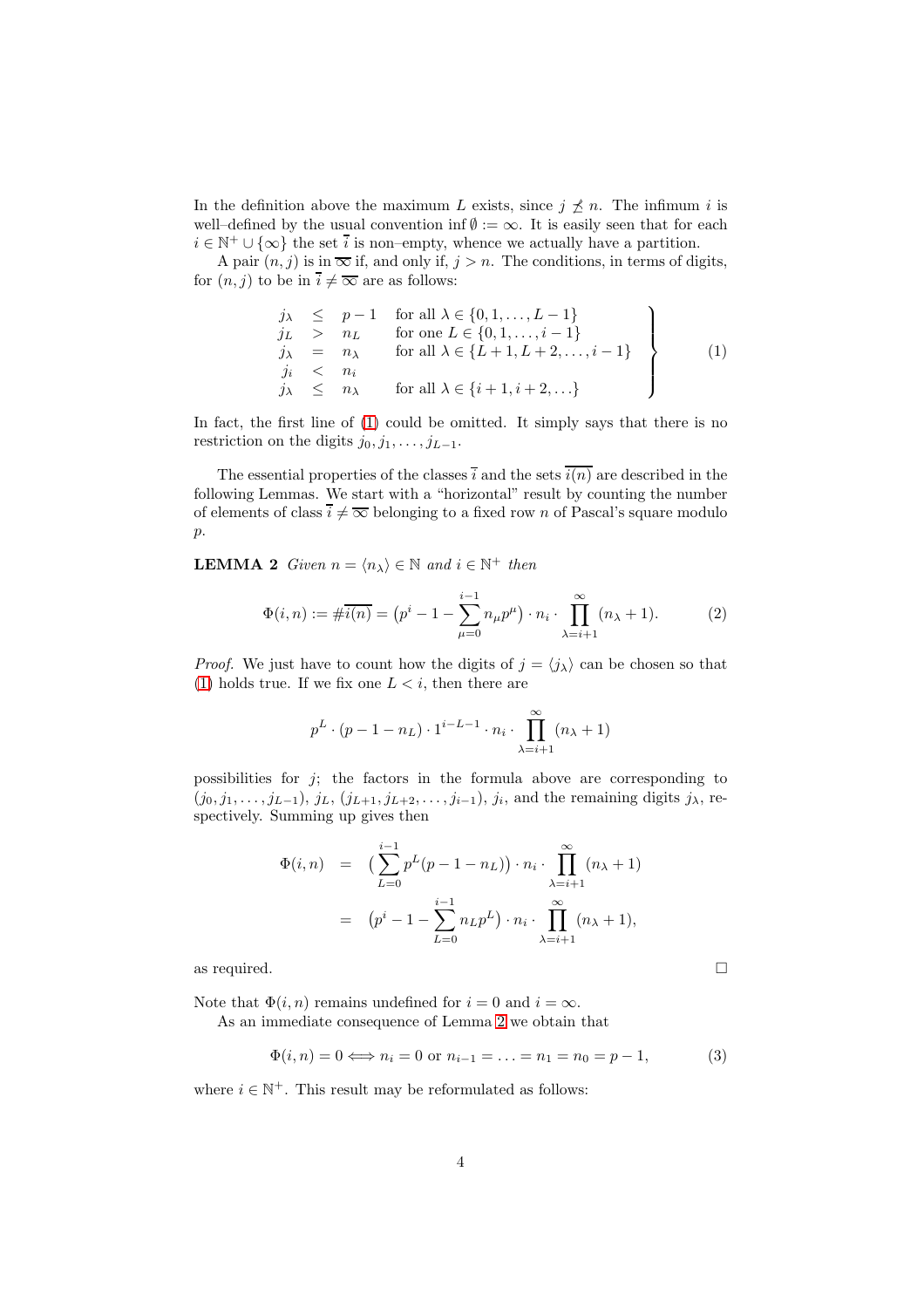**LEMMA 3** Let  $n = \langle n_{\lambda} \rangle \in \mathbb{N}$ ,  $i \in \mathbb{N}^{+}$ , and put

<span id="page-4-3"></span>
$$
n+1 =: b = \langle b_{\lambda} \rangle, \ M := \min\{\lambda \mid b_{\lambda} \neq 0\}.
$$
 (4)

Then

<span id="page-4-0"></span>
$$
\Phi(i,n) = \#\overline{i(n)} = 0 \Longleftrightarrow \begin{cases} b_{i-1} = 0 \text{ if } i \in \{1,2,\dots,M\}, \\ b_i = 0 \text{ if } i \in \{M+1,M+2,\dots\}. \end{cases}
$$
(5)

Proof. We infer from the definition of  $M$  that

$$
b = \langle \ldots, b_{M+1}, b_M, 0, \ldots, 0 \rangle
$$
 and  $n = \langle \ldots, n_{M+1}, n_M, p-1, \ldots, p-1 \rangle$ .

Therefore,  $b_M = n_M + 1$ ,  $0 \le n_M < p - 1$ , and

<span id="page-4-4"></span>
$$
b_{\lambda} = n_{\lambda} \text{ for all } \lambda \in \{M+1, M+2, \ldots\}.
$$
 (6)

So, by [\(3\)](#page-3-2), the assertion holds true.  $\Box$ 

The major advantage of formula [\(5\)](#page-4-0) is that one has only to look at the non–zero digit  $b_M$  and the zero–digits of b in order to decide whether a set  $\overline{i(n)}$  is empty or not.

<span id="page-4-5"></span>Next we investigate a "vertical" property of a class  $\overline{i} \neq \overline{\infty}$ :

**LEMMA** 4 Let  $n \in \mathbb{N}$ ,  $i \in \mathbb{N}^+$ ,  $j \in \overline{i(n)}$ , and put

<span id="page-4-2"></span>
$$
T := n - \sum_{\lambda=0}^{i-1} n_{\lambda} p^{\lambda}.
$$
 (7)

Then  $j \preceq T - 1$  and  $j \in \overline{i(x)}$  for all  $x \in \{T, T + 1, \ldots, n\}.$ 

*Proof.* We adopt the notations of [\(1\)](#page-3-0). If x runs from  $n$  down to

<span id="page-4-1"></span>
$$
n - \sum_{\lambda=0}^{L} n_{\lambda} p^{\lambda} = \langle \dots, n_{i+1}, n_i, \dots, n_{L+1}, 0, \dots, 0 \rangle,
$$
 (8)

then clearly  $j \in \overline{i(x)}$  by [\(1\)](#page-3-0).

If  $n_{i-1} = \ldots = n_{L+2} = n_{L+1} = 0$ , then we are finished, as

$$
T - 1 = n - 1 - \sum_{\lambda=0}^{L} n_{\lambda} p^{\lambda} = \langle \dots, n_{i+1}, n_i - 1, p - 1, \dots, p - 1 \rangle
$$

and  $j \preceq T - 1$ .

Otherwise, put  $L' := \min\{\lambda \in \{L+1, L+2, \ldots, i-1\} \mid n_{\lambda} \neq 0\}$ . Subtracting 1 from both sides of [\(8\)](#page-4-1) gives

$$
n' := n - 1 - \sum_{\lambda=0}^{L} n_{\lambda} p^{\lambda} = \langle \dots, n_{i+1}, n_i, \dots, n_{L'} - 1, p - 1, \dots, p - 1 \rangle.
$$

By  $j_{L'} = n_{L'}$ , we obtain  $j_{L'} > n_{L'} - 1$ , whence  $j \in \overline{i(n')}$ . If T' is defined according to [\(7\)](#page-4-2) by replacing n with n', then  $T' = T$ .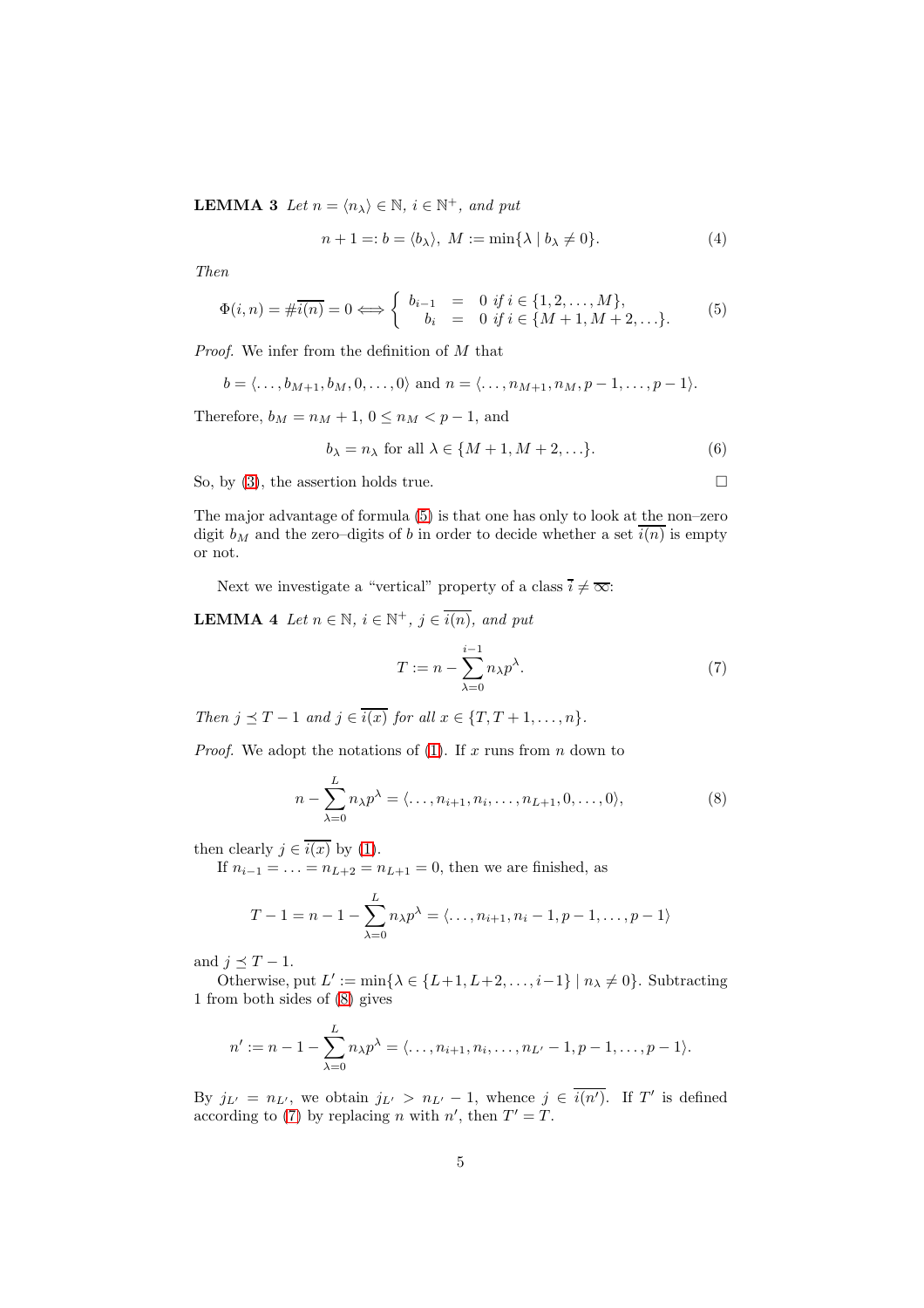So, if we proceed with  $n'$  and  $j$  as above, then the required result follows after a finite number of steps.  $\Box$ 

With the settings of the previous Lemma put  $T = \langle T_{\lambda} \rangle$ . Then  $j \in \overline{i(T)}$  implies  $j_i < T_i = n_i$  and  $j_{\lambda} \leq T_{\lambda} = n_{\lambda}$  for all  $\lambda \in \{i+1, i+2, \dots\}$ . Hence

$$
Y := j - \sum_{\lambda=0}^{i-1} j_{\lambda} p^{\lambda} = \langle \dots, j_{i+1}, j_i, 0, \dots, 0 \rangle \leq T
$$

and

$$
Y + pi = \langle \dots, j_{i+1}, j_i + 1, 0, \dots, 0 \rangle \preceq T,
$$

whereas  $\{Y+1, Y+2, \ldots, Y+p^{i}-1\} \subset \overline{i(T)}$ . By the well known recurrence  $\binom{r}{s} + \binom{r}{s+1} = \binom{r+1}{s+1}$ , it follows that line T of Pascal's triangle modulo p is the top line of a subtriangle  $\nabla^i$  which is surrounded by non–zero entries. Observe that the number T does not depend on the choice of  $j \in \overline{i(n)}$ .

From here the following is easily seen: Given an  $i \in \mathbb{N}^+$  and  $n, j \in \mathbb{N}$  then  $(n, j) \in \overline{i}$  if, and only if, the  $(n, j)$ –entry of Pascal's square modulo p is in one maximal subtriangle  $\nabla^i$ . The class  $\overline{\infty}$  corresponds to the infinite triangle  $\nabla$  of Pascal's square modulo p.

Obviously, the definition of T in [\(7\)](#page-4-2) still makes sense if  $n, i \in \mathbb{N}$  are arbitrary. However, as in Lemma [3,](#page-3-3) we change from n to  $n + 1 = b$ , as we prefer to use [\(5\)](#page-4-0) rather than [\(3\)](#page-3-2) when characterizing non–empty sets  $\overline{i(n)}$ . So we put

$$
T(R, b) := b - \sum_{\lambda=0}^{R-1} b_{\lambda} p^{\lambda} \text{ for all } R \in \mathbb{N} \cup \{\infty\}. \tag{9}
$$

We read off from [\(4\)](#page-4-3) and [\(5\)](#page-4-0) that the "top line function"  $T(R, b)$  satisfies

<span id="page-5-0"></span>
$$
0 = T(\infty, b) \le \dots \le T(M + 2, b) \le T(M + 1, b) < T(M, b) = \dots = T(0, b) = b. \tag{10}
$$

In fact, if  $R \in \mathbb{N}$  is chosen sufficiently large, then  $T(R, b) = 0$ .

For each non–empty set  $\overline{i(n)} \neq \overline{\infty}$  it follows from [\(5\)](#page-4-0) that  $i > M$ . So, by  $(6)$ , the number  $T(i, b)$  coincides with the corresponding bound [\(7\)](#page-4-2). Moreover, we have

<span id="page-5-2"></span>
$$
T(i, b) - 1 = \langle \dots, n_{i+1}, n_i - 1, p - 1, \dots, p - 1 \rangle = \max \overline{i(n)},
$$
 (11)

since  $\overline{i(n)} \neq \emptyset$  implies that at least one of the digits  $n_0, n_1, \ldots, n_{i-1}$  is smaller than  $p-1$  and  $b_i = n_i > 0$ . Finally, by [\(5\)](#page-4-0),

<span id="page-5-1"></span>
$$
\overline{i_1(n)} \neq \emptyset \neq \overline{i_2(n)}
$$
 and 
$$
i_1 > i_2
$$
 implies  $T(i_1, b) < T(i_2, b).$  (12)

If  $i \in \{1, 2, ..., M\}$ , then  $\overline{i(n)} = \emptyset$  and  $T(i, b) = b > n$  expresses the fact that line n of Pascal's triangle modulo p does not meet a subtriangle  $\nabla^i$ . For  $i \in \{M+1, M+2, ...\}$  with  $i(n) = \emptyset$ , formula [\(5\)](#page-4-0) implies  $T(i, b) = T(i+1, b)$ .

The following result gives the essential information on zero–entries in line  $n$ of Pascal's triangle modulo p: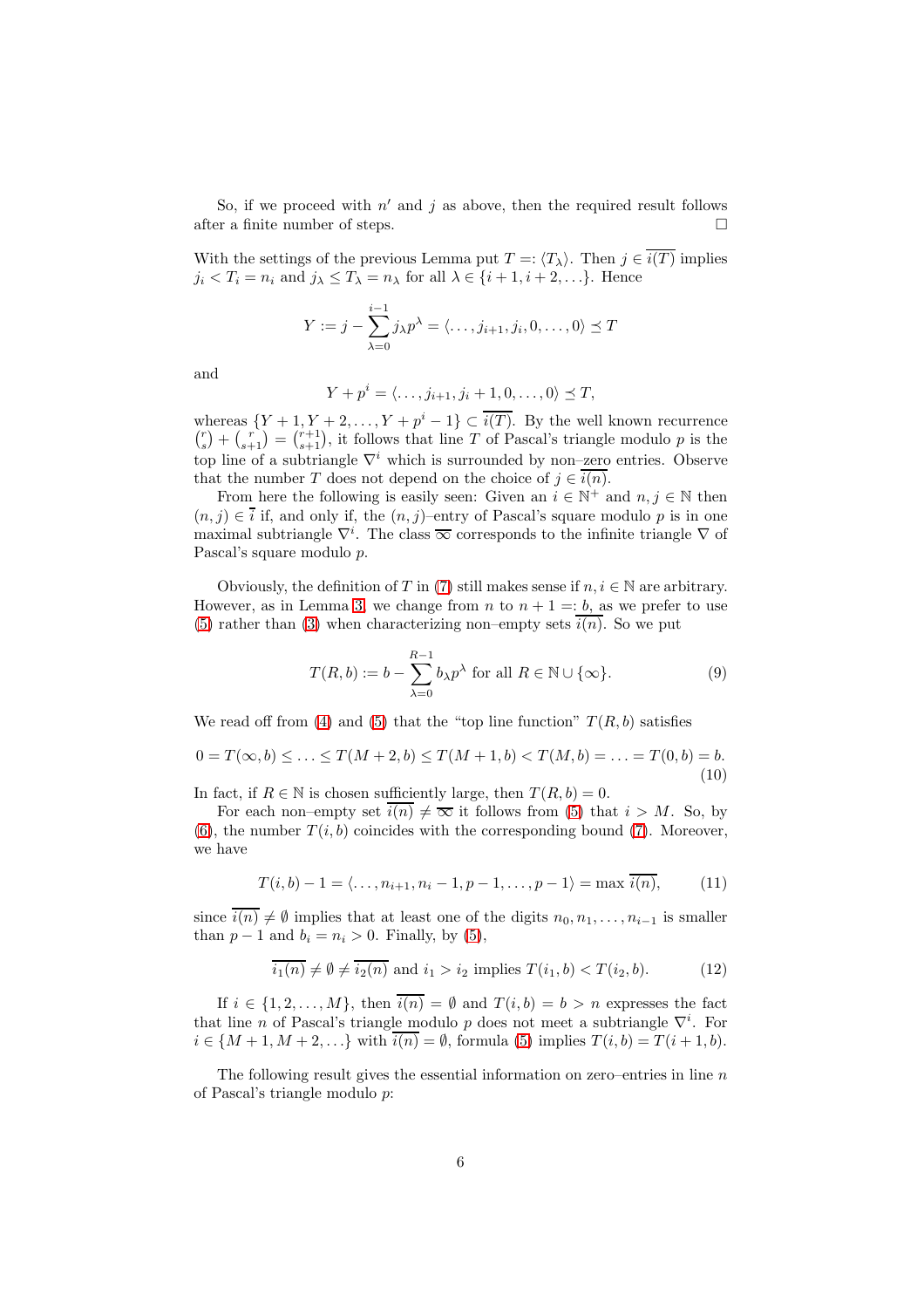**LEMMA 5** Let  $n \in \mathbb{N}$  and  $i \in \mathbb{N}^+$ . Then

<span id="page-6-1"></span>
$$
\Sigma(i, n) := \sum_{\eta=i}^{\infty} \Phi(\eta, n)
$$
  
=  $\#(i(n) \cup (i+1)(n) \cup ...)$   
=  $n+1 - (1 + \sum_{\mu=0}^{i-1} n_{\mu} p^{\mu}) \prod_{\lambda=i}^{\infty} (n_{\lambda} + 1).$  (13)

*Proof.* (a) We are going to determine all integers  $j = \langle j_{\lambda} \rangle$  such that  $j \leq n$ . Clearly, each digit  $j_{\lambda}$  can be chosen in exactly  $n_{\lambda}+1$  ways to meet this condition. Hence there are

<span id="page-6-2"></span>
$$
\prod_{\lambda=0}^{\infty} (n_{\lambda} + 1) = n + 1 - \Sigma(1, n)
$$
\n(14)

such elements and [\(13\)](#page-6-1) holds true for  $i = 1$ . In fact, [\(14\)](#page-6-2) is well known; cf., e.g., [\[9,](#page-12-7) 98].

(b) Suppose that [\(13\)](#page-6-1) has been established for  $i \geq 1$ . We infer from [\(2\)](#page-3-4) and  $(13)$  that

$$
\Sigma(i+1,n) = \Sigma(i,n) - \Phi(i,n)
$$
  
=  $n+1 - (1 + \sum_{\xi=0}^{i-1} n_{\xi} p^{\xi}) \prod_{\nu=i}^{\infty} (n_{\nu} + 1)$   
 $- (p^{i} - 1 - \sum_{\mu=0}^{i-1} n_{\mu} p^{\mu}) n_{i} \prod_{\lambda=i+1}^{\infty} (n_{\lambda} + 1)$   
=  $n+1 - (1 + \sum_{\xi=0}^{i} n_{\xi} p^{\xi}) \prod_{\nu=i+1}^{\infty} (n_{\nu} + 1)$ 

which completes the proof.  $\Box$ 

Formula  $(13)$  has the nice property that with increasing i one digit after another moves from the product on the right to the sum on the left where it is then multiplied with the corresponding power of p.

# <span id="page-6-0"></span>3 Nuclei

Let PG $(n, F)$  be the *n*-dimensional projective space on  $F^{n+1}$ , where  $n \geq 2$  and F is a (commutative) field.

Each normal rational curve (NRC) is projectively equivalent to the NRC

<span id="page-6-3"></span>
$$
\Gamma := \{ F(1, t, \dots, t^n) \mid t \in F \cup \{\infty\} \}.
$$
\n
$$
(15)
$$

Note that  $t = \infty$  yields the point  $F(0, \ldots, 0, 1)$ . The subsequent exposition follows [\[5\]](#page-12-9) and uses the non–iterative derivation of polynomials due to H. Hasse, F.K. SCHMIDT, and O. TEICHMÜLLER; cf., e.g.,  $[4]$  or  $[10, 1.3]$ .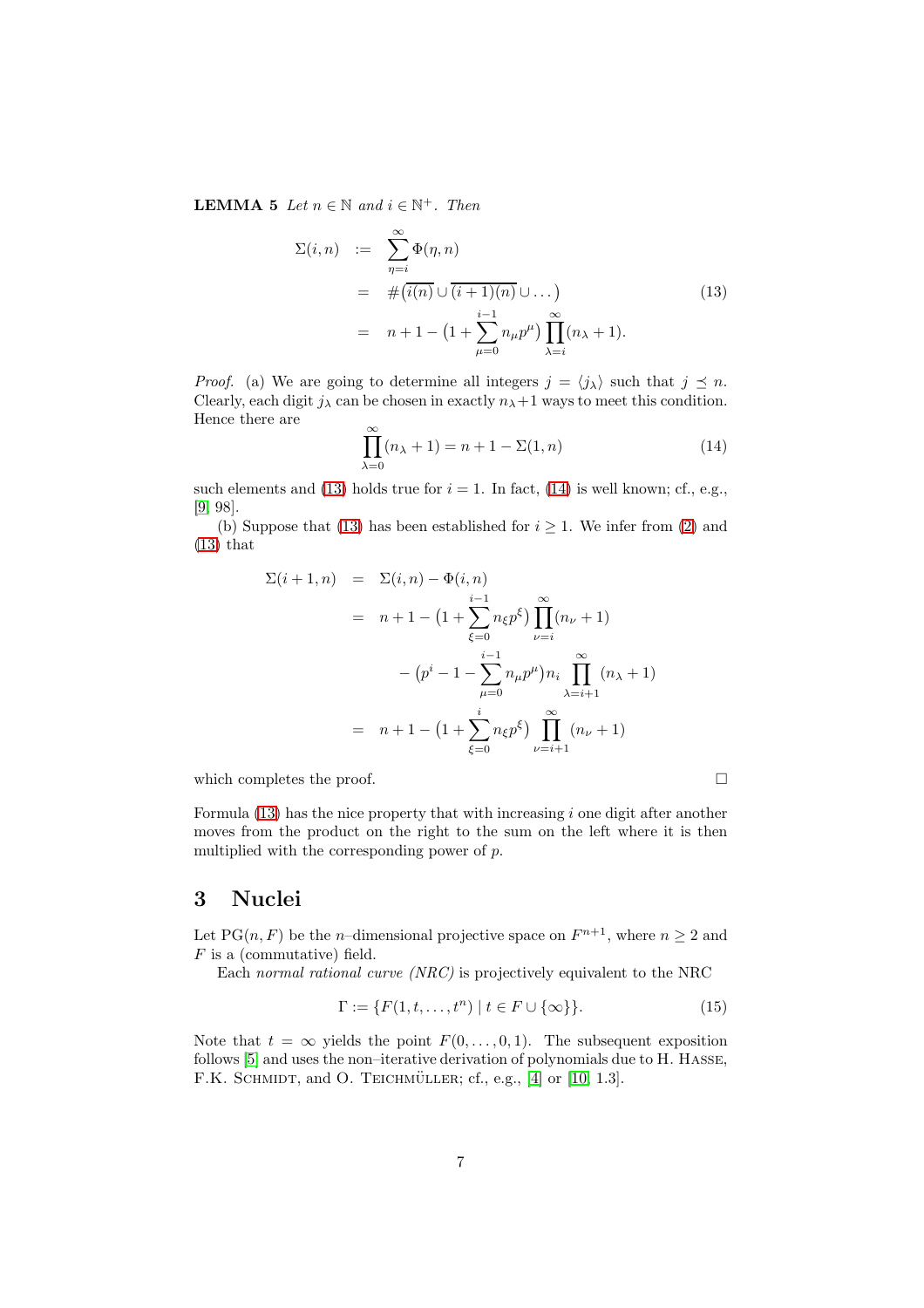The column vectors of the matrix

<span id="page-7-3"></span>
$$
C_{t} := \begin{pmatrix} \binom{0}{0} & 0 & 0 & \dots & 0 \\ \binom{1}{0}t & \binom{1}{1} & 0 & \dots & 0 \\ \binom{2}{0}t^{2} & \binom{2}{1}t & \binom{2}{2} & \dots & 0 \\ \vdots & \vdots & \ddots & \vdots & \vdots \\ \binom{n}{0}t^{n} & \binom{n}{1}t^{n-1} & \binom{n}{2}t^{n-2} & \dots & \binom{n}{n} \end{pmatrix}
$$
(16)

with  $t \in F$  are (from the left to the right) written as  $c_t, c'_t, \ldots, c_t^{(n-1)}, c_t^{(n)}$  and yield the *derivative points* of the parametric representation [\(15\)](#page-6-3). Moreover, we put  $c_{\infty}^{(k)} := (\delta_{0,n-k}, \ldots, \delta_{n,n-k})$ . The *osculating k–subspace* ( $k \in \{-1,0,\ldots,n-1\}$ 1}) of  $\Gamma$  at the point  $Fc_t$  is

$$
\text{span }\{Fc_t, Fc'_t, \dots, Fc_t^{(k)}\} =: \mathcal{S}_t^{(k)}\Gamma.
$$

All osculating subspaces at  $Fc_t$  form a chain with dim  $\mathcal{S}_t^{(k)}\Gamma = k$ .

We infer from  $C_t^{-1} = C_{-t}$  that the osculating subspace  $\mathcal{S}_t^{(k)}$   $\Gamma$  ( $t \in F$ ) equals the set of all points  $F(x_0, \ldots, x_n)$  satisfying the following linear system:

<span id="page-7-1"></span>
$$
{\binom{k+1}{0}} (-t)^{k+1} x_0 + {\binom{k+1}{1}} (-t)^k x_1 + \ldots + {\binom{k+1}{k+1}} x_{k+1} = 0
$$
  
\n
$$
{\binom{k+2}{0}} (-t)^{k+2} x_0 + {\binom{k+2}{1}} (-t)^{k+1} x_1 + \ldots + {\binom{k+2}{k+2}} x_{k+2} = 0
$$
  
\n
$$
\vdots
$$
  
\n
$$
{\binom{n}{0}} (-t)^n x_0 + {\binom{n}{1}} (-t)^{n-1} x_1 + \ldots + {\binom{n}{n}} x_n = 0
$$
  
\n(17)

On the other hand,  $\mathcal{S}_{\infty}^{(k)}$  is given by the linear system

<span id="page-7-0"></span>
$$
x_0 = x_1 = \ldots = x_{n-k-1} = 0. \tag{18}
$$

<span id="page-7-2"></span>**REMARK 1** Each semilinear bijection  $\tau \in \Gamma\mathcal{L}(2, F)$  acts on the NRC [\(15\)](#page-6-3) in a well-known way: A point  $Fc_t$  with  $t = t_1t_0^{-1}$ ,  $(t_0, t_1) \in F^2 \setminus \{(0, 0)\}$  goes over to  $Fc_{\tilde{t}}$ , where  $\tilde{t} := \tilde{t}_1\tilde{t}_0^{-1}$  and  $(\tilde{t}_0, \tilde{t}_1) := \tau(t_0, t_1)$ . This bijection of  $\Gamma$  extends to an automorphic collineation of Γ that preserves all osculating subspaces. Thus a collineation group  $G^{(n-1)}$  isomorphic to PΓL(2, F) is obtained.

In fact, the NRC [\(15\)](#page-6-3) gives rise to a family  $G^{(k)}$   $(k \in \{0, 1, ..., n-1\})$  of collineation groups of  $PG(n, F)$  as follows:  $G^{(k)}$  is defined by the property that the system of all osculating r–subspaces with  $r \leq k$  remains invariant.

Hence  $G^{(0)}$  is the group of all collineations fixing Γ, as a set of points. If  $#F \geq n+2$  or  $n=2$ , then  $G^{(0)} = G^{(n-1)}$ . Otherwise, there are automorphic collineations of the NRC that do not preserve all osculating subspaces, whence the concept of osculating subspaces depends on the parametric representation of the NRC rather than on the points of the NRC [\[6\]](#page-12-12), [\[7,](#page-12-13) 2.4].

Instead of a parametric representation one could also use a generating map in order to define osculating subspaces. This point of view has been adopted in [\[5\]](#page-12-9) and [\[7\]](#page-12-13). Cf. also [\[8\]](#page-12-3) for further remarks on the phenomena arising for a "small" ground field.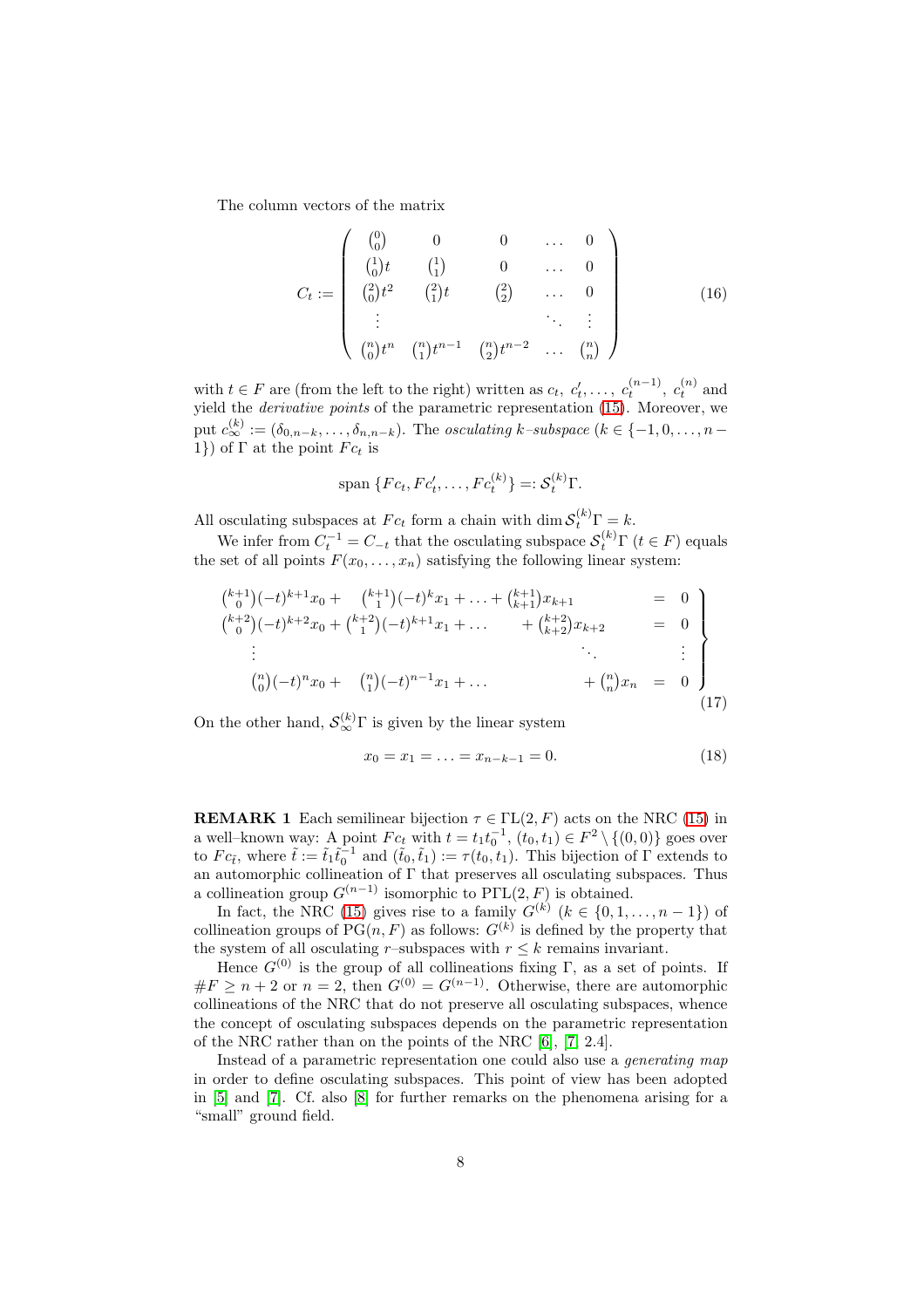In all results of the present paper a NRC Γ is understood as a set of points endowed with a fixed parametric representation which arises from [\(15\)](#page-6-3) by applying a projective collineation.

**DEFINITION 3** The k–nucleus  $\mathcal{N}^{(k)}\Gamma$  ( $k \in \{-1, 0, \ldots, n-1\}$ ) of a normal rational curve  $\Gamma$  in  $PG(n, F)$  is the intersection over all its osculating k–subspaces.

The nuclei of a NRC Γ yield an ascending chain

<span id="page-8-3"></span>
$$
\emptyset = \mathcal{N}^{(-1)}\Gamma = \mathcal{N}^{(0)}\Gamma = \ldots = \mathcal{N}^{(r)}\Gamma \subset \ldots \subset \mathcal{N}^{(n-1)}\Gamma \quad (r := \lfloor \frac{n-1}{2} \rfloor), \tag{19}
$$

because  $S_0^k \Gamma \cap S_\infty^k \Gamma = \emptyset = \mathcal{N}^{(k)} \Gamma$  for all  $k \in \{-1, 0, \ldots, r\}.$ 

<span id="page-8-1"></span>In the following result nuclei of a NRC are linked with binomial coefficients that vanish modulo the characteristic of F.

**THEOREM 1** If F has at least  $k+1$  elements, then the nucleus  $\mathcal{N}^{(k)}\Gamma$  of the normal rational curve  $(15)$  equals the subspace  $\mathcal Q$  spanned by those base points  $P_j$  of the standard frame of reference, where  $j \in \{0, 1, ..., n\}$  is subject to

<span id="page-8-0"></span>
$$
\binom{k+1}{j} \equiv \binom{k+2}{j} \equiv \ldots \equiv \binom{n}{j} \equiv 0 \pmod{\text{char } F}.
$$
 (20)

*Proof.* (a) Let  $F(x_0, x_1, \ldots, x_n)$  be a point of  $\mathcal{N}^{(k)}$ Γ. By [\(18\)](#page-7-0) and  $\#F \geq k+1$ , every left hand side term in [\(17\)](#page-7-1) is a zero–polynomial in t. Hence  $x_j \neq 0$  implies  $(20)$ , whence the point belongs to  $Q$ .

(b) Suppose that [\(20\)](#page-8-0) holds true for some j. As  $\binom{r-1}{s} \equiv \binom{r}{s} \equiv 0$  $p(\text{mod char } F)$  implies  $\binom{r-1}{s-1} \equiv 0 \pmod{\text{char } F}$ , it follows that

$$
\binom{k+1}{j-l} \equiv \binom{k+2}{j-l} \equiv \ldots \equiv \binom{n-l}{j-l} \equiv 0 \pmod{\text{char } F}
$$

for all  $l \in \{0, 1, \ldots, n - k - 1\}$ . So  $j > n - k - 1$ .

(c) Let  $F(x_0, x_1, \ldots, x_n)$  be a point in Q. By (b),  $x_0 = x_1 = \ldots = x_{n-k-1}$ 0 in accordance with [\(18\)](#page-7-0). If  $x_j \neq 0$ , then [\(20\)](#page-8-0) shows that  $(x_0, x_1, \ldots, x_n)$  is also a solution of [\(17\)](#page-7-1) for all  $t \in F$ . So the point lies in  $\mathcal{N}^{(k)}\Gamma$ .

By Theorem [1,](#page-8-1) char  $F = 0$  implies  $\mathcal{N}^{(n-1)}\Gamma = \emptyset$ , whence here the nuclei of a NRC cannot deserve interest. Thus we assume in the remaining part of this section that

<span id="page-8-4"></span>
$$
\begin{aligned}\n\text{char } F &=: p > 0, \\
n &=: \langle n_{\lambda} \rangle \quad \text{(in base } p), \\
n+1 &=: b =: \langle b_{\lambda} \rangle \quad \text{(in base } p). \n\end{aligned}
$$

We shall frequently use the "top line function"  $T(R, b)$  together with the "cardinality functions"  $\Phi(i, n)$  and  $\Sigma(i, n)$  that have been defined in Section [2.](#page-1-0)

**THEOREM 2** Let  $\Gamma$  be a normal rational curve in PG(n, F). If k is an integer satisfying  $\#F \geq k+1$  and

<span id="page-8-2"></span>
$$
T(R,b) = b - \sum_{\mu=0}^{R-1} b_{\mu} p^{\mu} \le k + 1 < b - \sum_{\lambda=0}^{Q-1} b_{\lambda} p^{\lambda} = T(Q,b)
$$
 (21)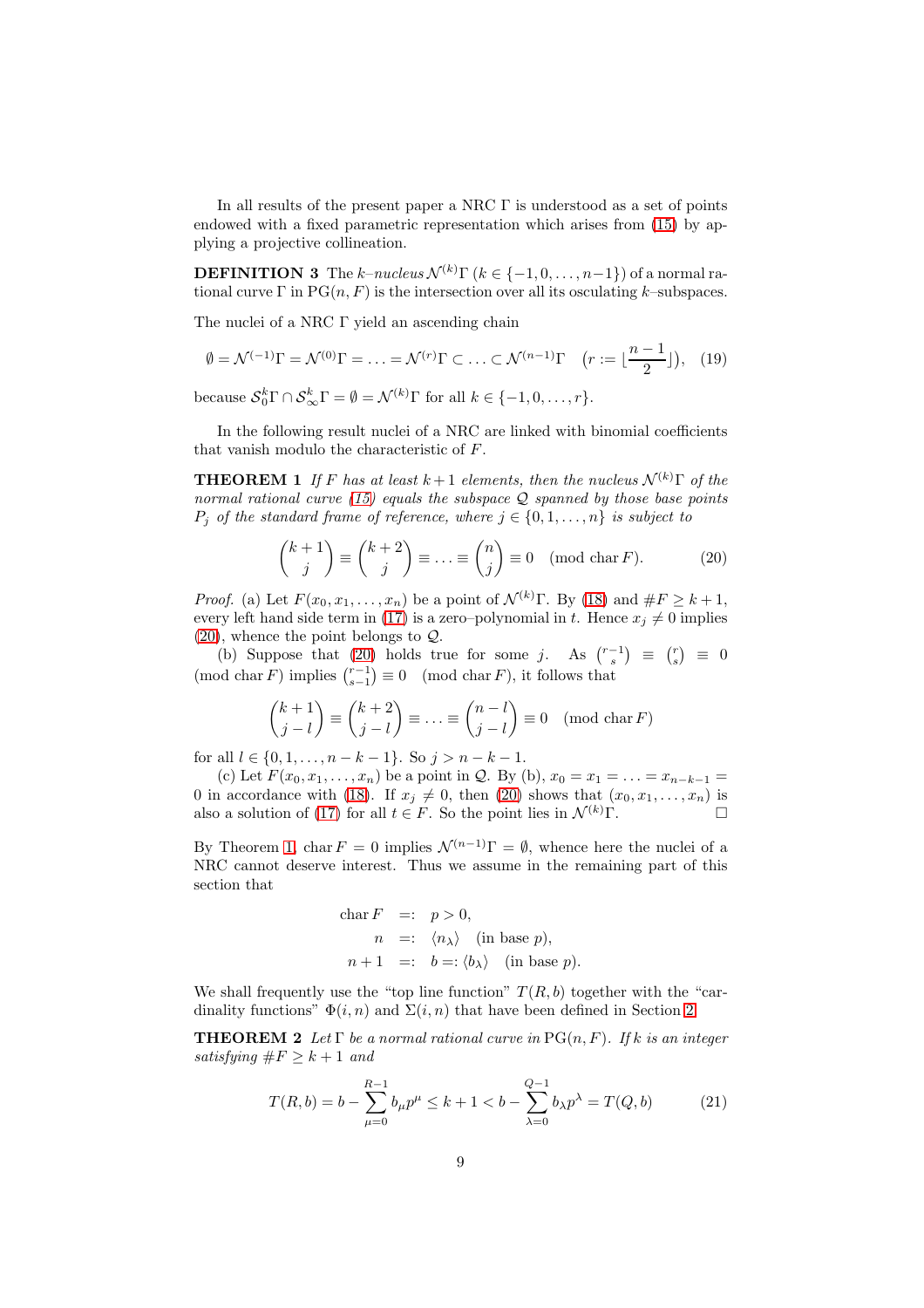with at most one  $b_{\lambda} \neq 0$  for  $\lambda \in \{Q, Q+1, \ldots, R-1\}$ , then the k–nucleus of  $\Gamma$ has dimension

<span id="page-9-3"></span>
$$
\dim \mathcal{N}^{(k)}\Gamma = n - \left(1 + \sum_{\mu=0}^{R-1} n_{\mu} p^{\mu}\right) \prod_{\lambda=R}^{\infty} (n_{\lambda} + 1) = \Sigma(R, n) - 1.
$$
 (22)

*Proof.* There is exactly one  $N \in \{Q, Q+1, \ldots, R-1\}$  with  $b_N \neq 0$ , because of the strict inequality in [\(21\)](#page-8-2). Consequently,

<span id="page-9-0"></span>
$$
T(R, b) = T(R - 1, b) = \dots = T(N + 1, b) < T(N, b) = \dots = T(Q, b). \tag{23}
$$

By Theorem [1,](#page-8-1) dim  $\mathcal{N}^{(k)}\Gamma+1$  is equal to the number of elements  $j \in \{0, 1, ..., n\}$ with property [\(20\)](#page-8-0). If we are given an integer  $i \geq 1$ , then the conditions

<span id="page-9-1"></span>
$$
\overline{i(n)} \neq \emptyset \text{ and } T(i, b) \leq k+1 \tag{24}
$$

together are equivalent to the existence of an element  $j \in \overline{i(n)}$  satisfying [\(20\)](#page-8-0). By Lemma [4,](#page-4-5) if [\(20\)](#page-8-0) holds for at least one  $j \in \overline{i(n)}$ , then it is true for all elements of  $i(n)$ . There are three possibilities:

For  $1 \le i \le N$  we read off from [\(10\)](#page-5-0), [\(23\)](#page-9-0), and [\(21\)](#page-8-2) that  $k + 1 < T(Q, b) =$  $T(N, b) \leq T(i, b)$  which contradicts [\(24\)](#page-9-1).

For  $N + 1 \leq i \leq R - 1$  we obtain  $\overline{i(n)} = \emptyset$  by virtue of [\(5\)](#page-4-0). Hence [\(24\)](#page-9-1) does not hold true.

Given an  $i \geq R$  then  $T(i, b) \leq T(R, b) \leq k+1$  by [\(10\)](#page-5-0) and [\(21\)](#page-8-2). So the class  $\overline{i}$  yields exactly  $\Phi(i, n) \geq 0$  distinct solutions of [\(20\)](#page-8-0).

Thus the number of elements  $j$  which satisfy [\(20\)](#page-8-0) is given by

$$
\sum_{i=R}^{\infty} \Phi(i, n) = \Sigma(R, n).
$$

This completes the proof.

<span id="page-9-4"></span>Next we establish an easy formula for the number of distinct nuclei:

**THEOREM 3** Let  $\Gamma$  be a normal rational curve in  $PG(n, F)$  and assume that F has at least n elements. Then the number d of non–zero digits in the representation of  $b = n + 1$  in base p is equal to the number of distict nuclei of Γ.

*Proof.* Let  $N_1 < N_2 < \ldots < N_d$  be the positions of the non-zero digits of b in base p. From [\(10\)](#page-5-0) and [\(12\)](#page-5-1),  $0 = T(N_d + 1, b) < T(N_d, b)$ ,

$$
T(N_{\alpha+1},b) = T(N_{\alpha}+1,b) < T(N_{\alpha},b) \text{ for all } \alpha \in \{d-1,d-2,\ldots,1\},
$$

and  $T(N_1, b) = b$ . Thus we obtain d distinct "consecutive" inequalities

<span id="page-9-2"></span>
$$
T(N_{\alpha} + 1, b) \le k + 1 < T(N_{\alpha}, b) \quad (\alpha \in \{d, d - 1, \dots, 1\}).\tag{25}
$$

So each  $k \in \{-1, 0, \ldots, n-1\}$  is a solution of one and only one inequality [\(25\)](#page-9-2). It is immediate from [\(5\)](#page-4-0) and [\(13\)](#page-6-1) that

$$
0 = \Sigma(N_d + 1, n) < \Sigma(N_{d-1} + 1, n) < \ldots < \Sigma(N_1 + 1, n),
$$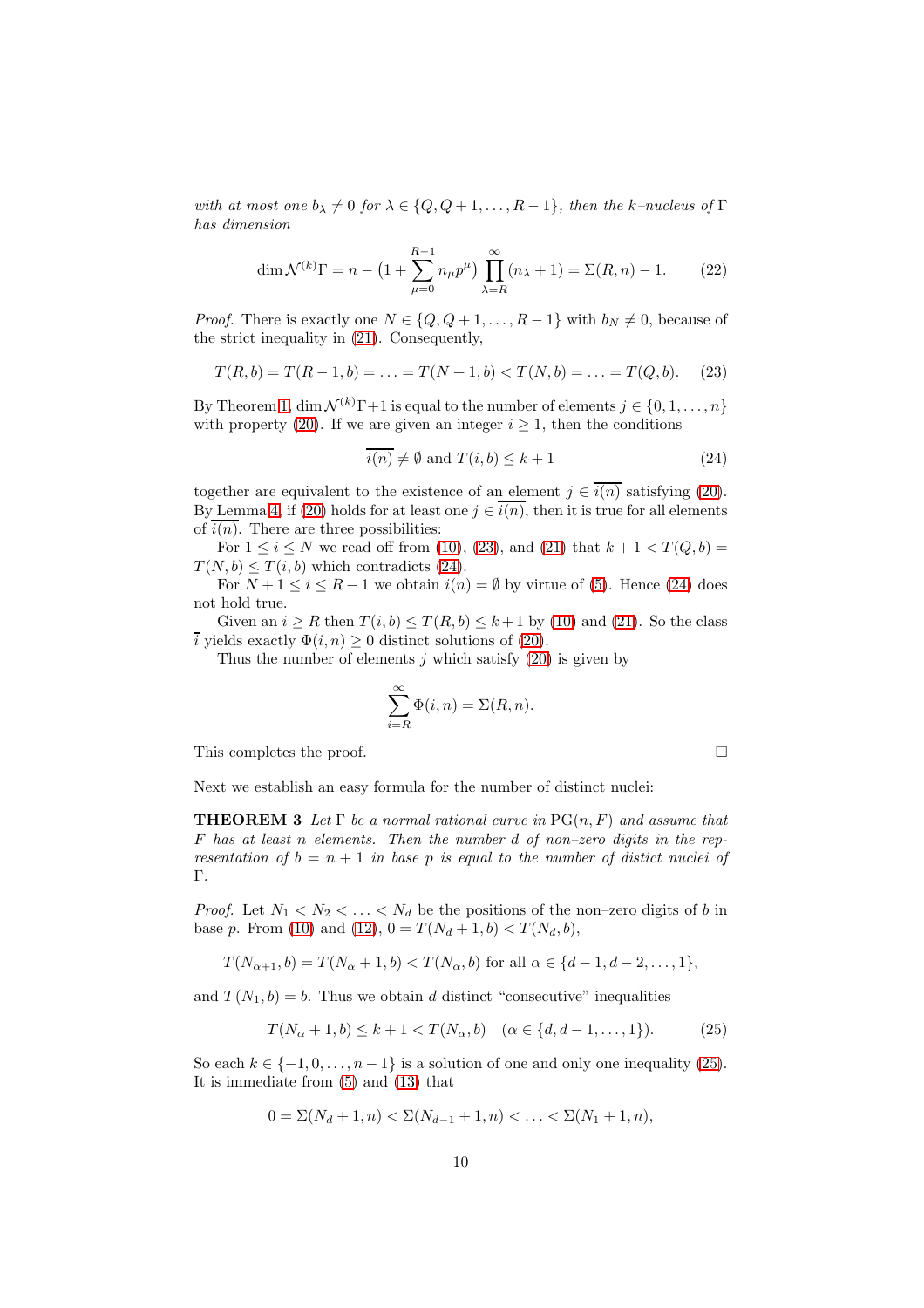whence distinct inequalities [\(25\)](#page-9-2) correspond to distinct dimensions of nuclei.  $\Box$ 

There is always at least one inequality [\(25\)](#page-9-2). Put

$$
J := N_d = \max\{\lambda \mid b_\lambda \neq 0\}.
$$

It follows from [\(25\)](#page-9-2), with  $\alpha := d$ , and [\(22\)](#page-9-3) that

$$
\mathcal{N}^{(k)}\Gamma = \emptyset \text{ for all } k \in \{-1, 0, \dots b_J p^J - 2\} \quad (\#F \ge k+1). \tag{26}
$$

This improves the bound given in formula [\(19\)](#page-8-3).

The number  $k := n - 1$  is a solution of the inequality [\(25\)](#page-9-2) obtained for  $\alpha := 1$ . As before, let

$$
M := N_1 = \min\{\lambda \mid b_\lambda \neq 0\}.
$$

By [\(5\)](#page-4-0),  $\Sigma(1, n) = \Sigma(2, n) = \ldots = \Sigma(M + 1, n)$ . Now [\(14\)](#page-6-2) implies that [\(22\)](#page-9-3) can be rewritten as

$$
\dim \mathcal{N}^{(n-1)}\Gamma = n - \prod_{\lambda=0}^{\infty} (n_{\lambda} + 1) \quad (\#F \ge n). \tag{27}
$$

Cf. [\[16,](#page-12-0) 4.15].

**REMARK [2](#page-8-4)** The following example illustrates Theorems 2 and [3:](#page-9-4) Let  $p = 3$ .  $n = 305 = \langle 1, 0, 2, 0, 2, 2 \rangle$ , and assume that the ground field F has at least n elements. Then  $b = 306 = \langle 1, 0, 2, 1, 0, 0 \rangle$  and we get the following table for dim  $\mathcal{N}^{(k)}$ Γ:

$$
\langle 0, 0, 0, 0, 0, 0 \rangle = 0 \le k + 1 < 243 = \langle 1, 0, 0, 0, 0, 0 \rangle \implies \dim \mathcal{N}^{(k)}\Gamma = -1
$$
  

$$
\langle 1, 0, 0, 0, 0, 0 \rangle = 243 \le k + 1 < 297 = \langle 1, 0, 2, 0, 0, 0 \rangle \implies \dim \mathcal{N}^{(k)}\Gamma = 179
$$
  

$$
\langle 1, 0, 2, 0, 0, 0 \rangle = 297 \le k + 1 < 306 = \langle 1, 0, 2, 1, 0, 0 \rangle \implies \dim \mathcal{N}^{(k)}\Gamma = 251
$$

**REMARK 3** The NRC Γ admits a group  $G^{(n-1)}$  of collineations preserving all osculating subspaces; see Remark [1.](#page-7-2) The group  $G^{(n-1)}$  acts 3–fold transitively on Γ. All nuclei and the entire space are  $G^{(n-1)}$ –invariant subspaces. However, there may be other  $G^{(n-1)}$ –invariant subspaces:

Suppose that  $p = 2$ ,  $n = 4$ , and  $\#F \geq 4$ . By [\(16\)](#page-7-3), we have

$$
C_t = \left(\begin{array}{cccccc} 1 & 0 & 0 & 0 & 0 \\ t & 1 & 0 & 0 & 0 \\ t^2 & 0 & 1 & 0 & 0 \\ t^3 & t^2 & t & 1 & 0 \\ t^4 & 0 & 0 & 0 & 1 \end{array}\right)
$$

with  $t \in F$ . The bottom line of the matrix shows that  $\dim \mathcal{N}^{(3)}\Gamma = 2$ , whereas all other nuclei are empty. Obviously, all derivative points  $Fc'_t$   $(t \in F \cup \{\infty\})$ are on the line joining the base points  $P_1$  and  $P_3$ . There is a unique transversal line for three skew lines spanning PG(4, F). The tangents of  $\Gamma$  at  $Fc_0$ ,  $Fc_1$ , and  $Fc_\infty$  are mutually skew and spanning the entire space. Hence there is no line other than  $P_1P_3$  that is meeting all tangents of Γ. Therefore, the line  $P_1P_3 \subset \mathcal{N}^{(3)}\Gamma$  is  $G^{(n-1)}$ –invariant.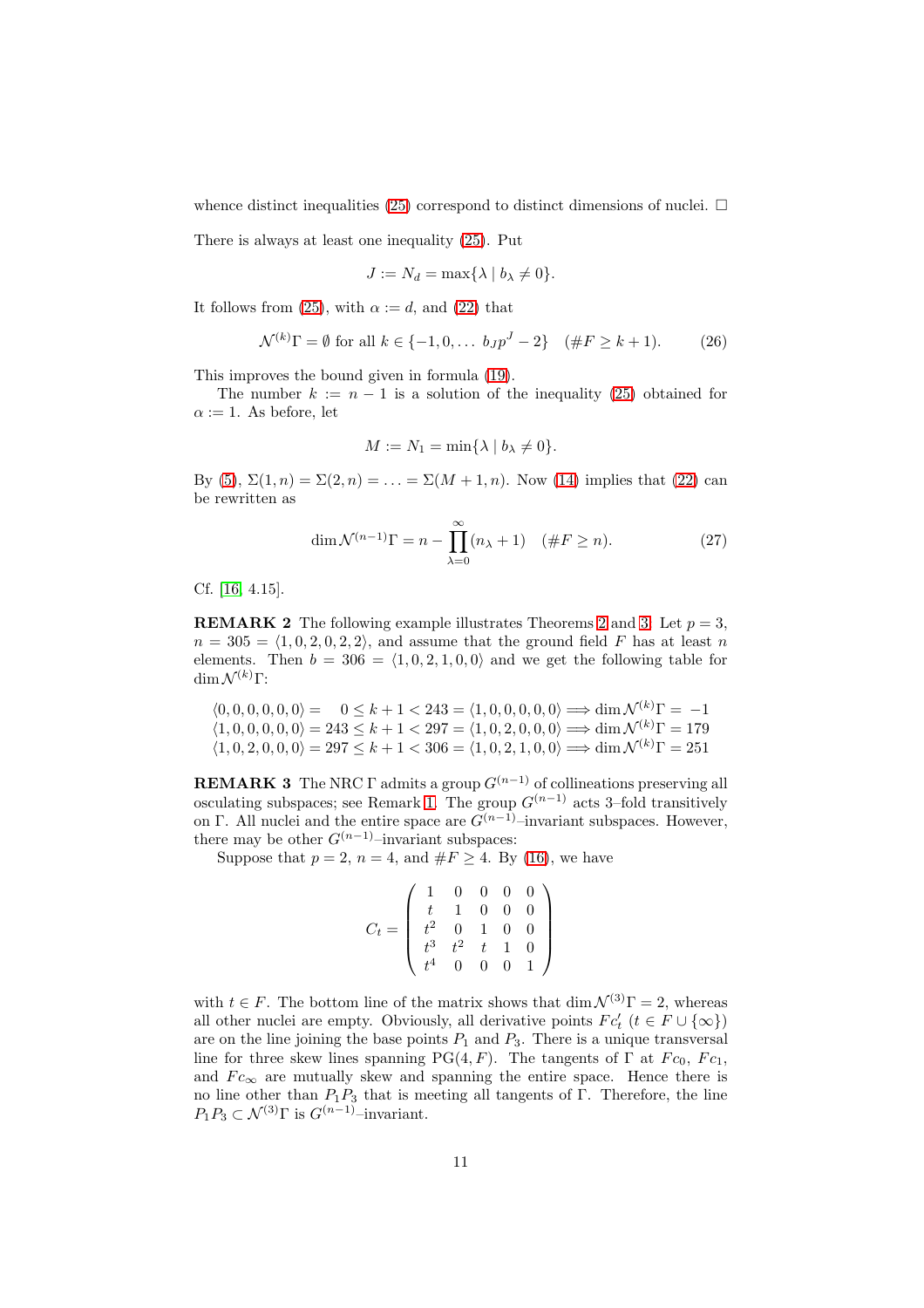**REMARK 4** Let  $R > Q \geq 0$  be integers with

$$
b_R \neq 0 = b_{R-1} = \ldots = b_{Q+1} \neq b_Q
$$

and put

$$
k := T(R, b) - 1 = \langle \dots, n_{R+1}, n_R - 1, p - 1, \dots, p - 1 \rangle.
$$

So k is a minimal solution of the inequality [\(21\)](#page-8-2). By assuming  $\#F \geq k+1$ , Theorem [2](#page-8-4) shows that  $\mathcal{N}^{(k)}$ Γ is a non–empty nucleus. We aim at characterizing the osculating k–subspaces of  $\Gamma$  among the k–dimensional subspaces passing through  $\mathcal{N}^{(k)}$ Γ.

Theorem [1](#page-8-1) describes a basis of  $\mathcal{N}^{(k)}$ Γ. By [\(11\)](#page-5-2) and [\(12\)](#page-5-1), the greatest index j of a base point  $P_i$  appearing in that basis is  $T(R, b)-1=k$ , whence  $k \in \overline{R(n)}$ . We define

$$
U := \max\{j \in \mathbb{N} \mid j < k \text{ and } j \leq n\} = \langle \dots, n_{R+1}, n_R - 1, n_{R-1}, \dots, n_0 \rangle.
$$

The osculating U–subspace  $S_0^{(U)}$  at  $P_0$  is spanned by the base points  $P_0, P_1, \ldots, P_U$  so that

$$
\mathcal{S}_0^{(U)} \Gamma \vee \mathcal{N}^{(k)} \Gamma = \mathcal{S}_0^{(k)} \Gamma.
$$

Here the minimality of k is essential. By virtue of the collineation group  $G^{(n-1)}$ , this property carries over from  $P_0 = F c_0$  to all points of Γ. Therefore, for our specific choice of  $k$ , the following holds true:

A k–dimensional subspace through  $\mathcal{N}^{(k)}$ Γ is an osculating subspace of Γ if, and only if, it contains an osculating U–subspace of  $\Gamma$ .

In particular, for  $n = p = 2$  and  $k = 1$  this is well known. Here  $U = 0$ and a characterization of the tangents of a conic  $\Gamma$  among the lines through the nucleus  $\mathcal{N}^{(1)}\Gamma$  is obtained. Cf. also [\[8,](#page-12-3) Satz 2].

**REMARK 5** Let  $\#F > k$ . If  $\mathcal{N}^{(k)}\Gamma$  consists of one point only, then necessarily  $\Phi(i,n) = 1$  for some  $i \in \mathbb{N}^+$ . Thus all factors in [\(2\)](#page-3-4) are equal to 1 which is easily seen to be equivalent to

<span id="page-11-2"></span>
$$
n = 2p^i - 2.\tag{28}
$$

Conversely, [\(28\)](#page-11-2) implies  $b = n + 1 < p^{i+1}$  so that  $\Sigma(i+1, n) = 0$  by [\(5\)](#page-4-0). Hence,  $\Phi(i, n) = \Sigma(i, n) = 1$ , as required. Thus [\(28\)](#page-11-2) implies that there is a point off the NRC which is fixed by all collineations of the group  $G^{(n-1)}$ . This point is the base point  $P_{p^{i}-1}$ . Cf. also [\[14\]](#page-12-5) and [\[3,](#page-12-2) 49–50].

## <span id="page-11-0"></span>References

- [1] BRAUNER, H., Geometrie projektiver Räume II, BI–Wissenschaftsverlag, Mannheim Wien Zürich, 1976.
- <span id="page-11-1"></span>[2] Brouwer, A.E., and Wilbrink, H.A., Block Designs, in Handbook of Incidence Geometry, Buekenhout, F., ed., Elsevier, Amsterdam, 1995, ch. 8, pp. 349–382.